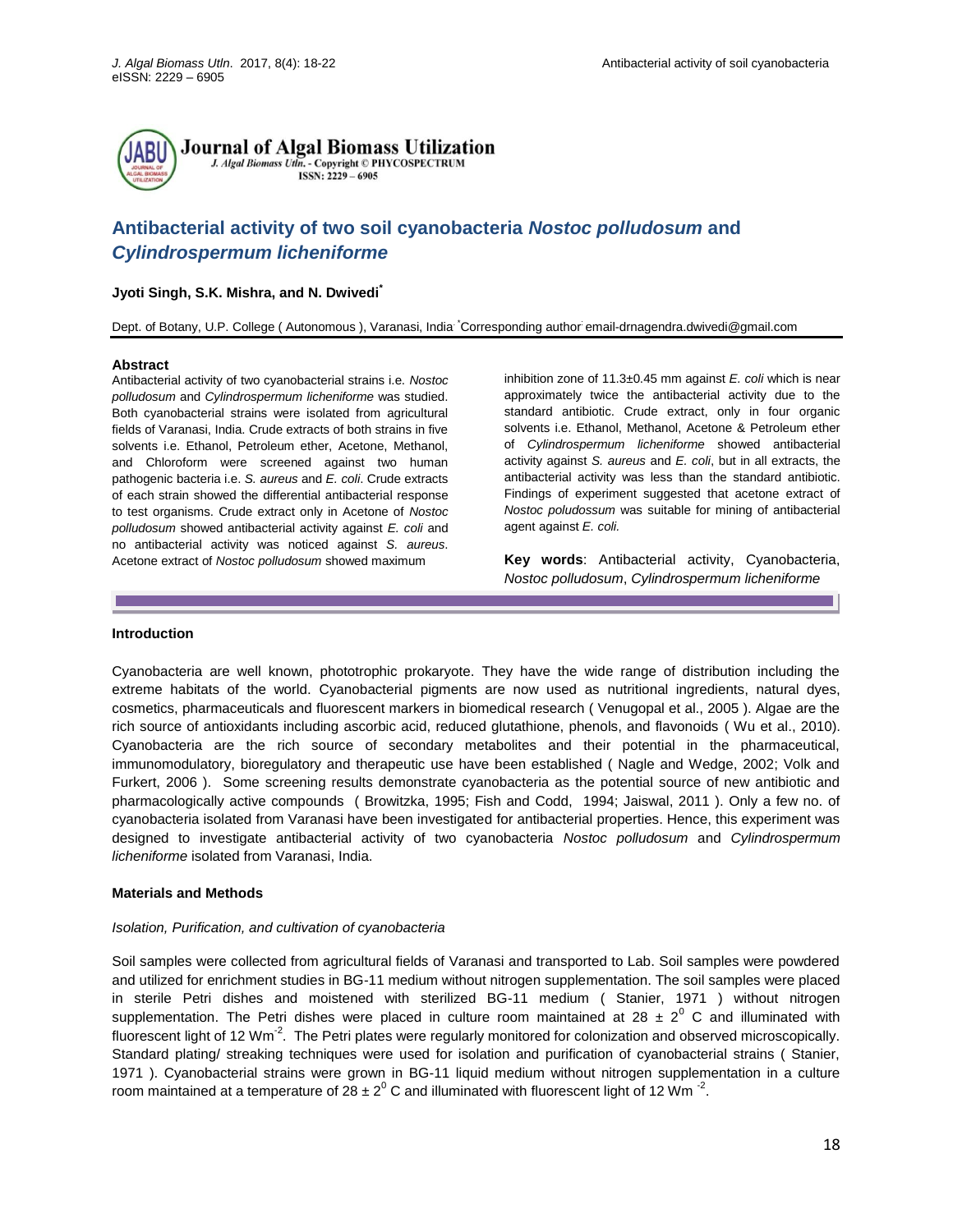## *Identification of cyanobacteria*

Identification of isolated cyanobacteria was done by morphological methods. The strain was viewed at 400x and 1000x using Olympus 21Xi microscope. The nature of filament, shape, and size of the vegetative cell, heterocysts, and Akinete was analyzed with the help of Magnus PRO Micromeasurement & Image analysis software and assigned to cyanobacterial species following taxonomic descriptions provided in the literature ( Castenholz, 2001; Desikachary,1959; Rippka et al., 1979 ).

# *Preparation of cyanobacterial extract*

After the incubation of 25 days, cultures were harvested by centrifugation at 5000 rpm for 10 minutes, and biomass was dried in the hot-air oven at  $60^{\circ}$  c for 24 hrs. The biomass was subjected to extraction by mixing well in the organic solvent. 200 mg pellet of each strain was mixed in 10 ml of solvents, i.e., Methanol, Ethanol, Petroleum ether, Acetone, chloroform and left overnight in freeze then centrifuged and filtered the extract. The filtrate of each strain was evaporated to dryness at 40 $^0$ c and again dissolved in 1 ml of respective solvents.

## *Antibacterial test of cyanobacterial extracts*

The antibacterial activities of cyanobacterial extracts were determined by agar disk diffusion assay ( Bauer et al., 1966 ). The Bacterial strains of *E.coli* and *S. aureus* were used as test organisms. Both bacterial strains were obtained from Dept. of Medicine, IMS, BHU, Varanasi, India. The sterilized MHA medium was poured into Petri plates, allowed to cool and solidify. 100 µl of bacterial suspension was poured in each Petri plates and spread with Lshaped spreader. Three filter paper disks (6 mm), saturated with 25 µl of extract and one filter paper disk saturated with 25 µl of respective solvents, well dried in laminar flow, were placed at the equal distance in each Petri plates. Petri plates were incubated at  $35^0$  c for 24 hrs. Inhibition zone (Excluding the diameter of filter paper disk) produced around the disk was measured. The Same protocol was followed for standard antibiotic Ampicillin and concentration of standard antibiotic was 10 µg/ ml. Each experiment was performed in triplicate, in aseptic condition. The mean and standard error was calculated.

### **Results**

*Nostoc polludosum* was isolated from agricultural fields of Varanasi, India. The cyanobacterial strain was filamentous, unbranched and heterocystous ( Fig.– 1 ). Filaments were short and entangled to each other. Trichomes 3-3.5 µm broad, cells barrel shaped, 3.06-5.07 µm long, heterocyst spherical to subspherical, apical as well as intercalary, 4.6 - 5.4 µm broad, 4.6-8.4 µm long, spore oval, always formed away from heterocyst, 4-5.5 µm broad and 6-8 µm long ( Fig. – 1 ) with the smooth wall. Morphological characters closely matched with *Nostoc polludosum* ( Desikachary, 1959 ). Hence strain was identified as *Nostoc polludosum*.



**Fig. 1** Micrograph of *Nostoc polludosum* ( scale bar 5.5µm ). ( **A**- filament with intercalary heterocyst, **B**- filament with spores and **C-** Germination of spores )

*Cylindrospermum licheniforme* was isolated from agricultural fields of Varanasi, India. The cyanobacterial strain was filamentous, unbranched and heterocystous ( Fig.–2 ). Heterocyst is always restricted to both apical ends of filaments ( Fig. –2 ). Trichomes, 4-5 µm broad, more or less run parallel, pale blue green & constricted at cross wall, cells quadrate to cylindrical, 4-7 µm long, heterocyst oblong, 4-6 µm broad and 7-15 µm long, spores just after the heterocyst, ellipsoidal, oblong to ventricose elliptic, 09-14 µm broad, 20-30 µm long with reddish brown epispore.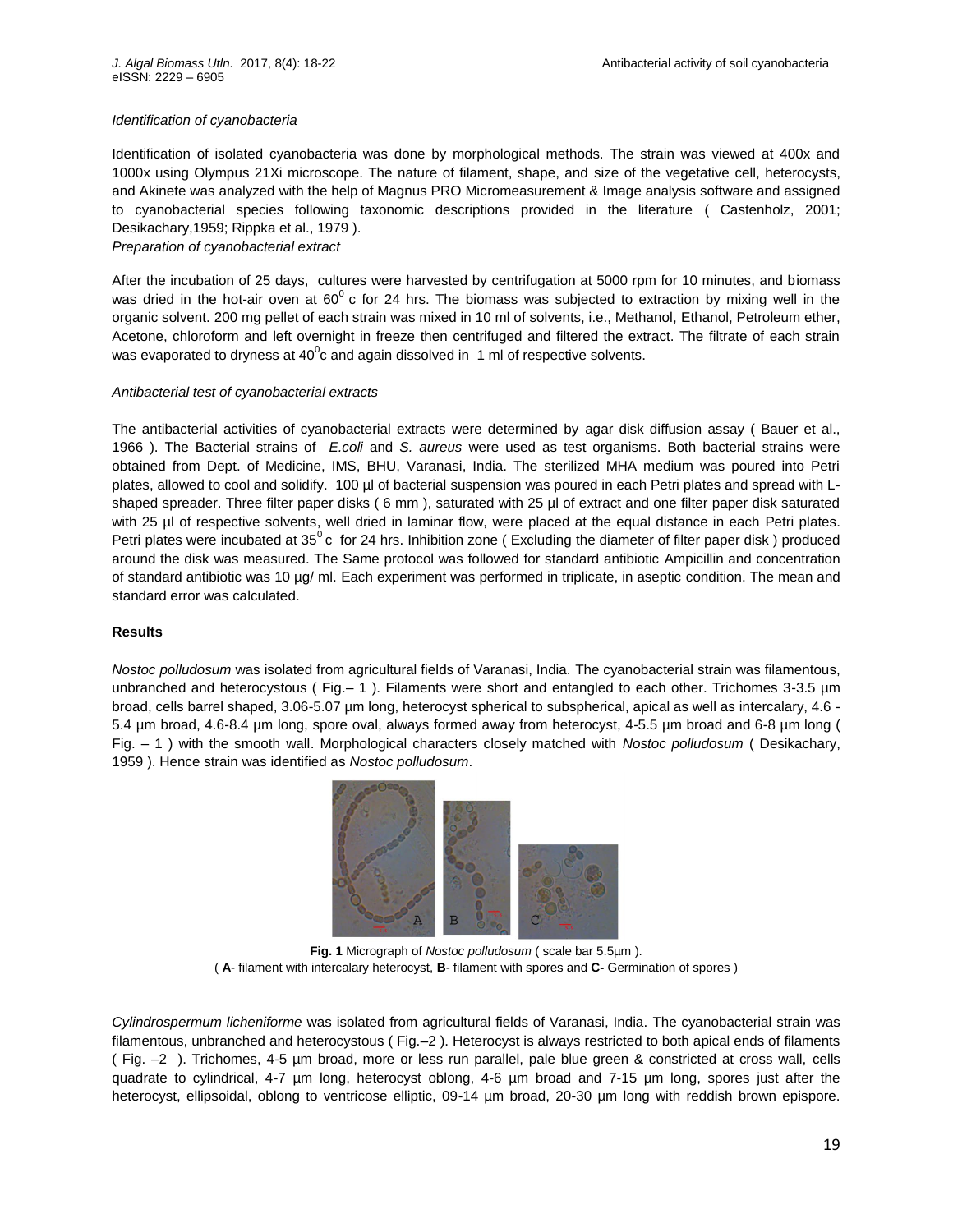Morphological characters closely matched with *Cylindrospermum licheniforme* ( Desikachary, 1959 ). Hence strain was identified as *Cylindrospermum licheniforme*.



**Fig. 2** Micrograph of *Cylindrospermum licheniforme* ( scale bar 5.5µm ). ( **a**- filament with heterocyst, **b**- filament with young spore and **c-** Mature spore )

The crude extract of each strain in five organic solvents i.e. Ethanol, Petroleum ether, Acetone, Methanol, and Chloroform were used for screening antibacterial activity. *S. aureus* and *E. coli* were test organisms, and ampicillin was the standard antibiotic. Crude extracts of each strain show differential antibacterial response to test organisms (Table-1). Crude extract in organic solvents i.e. Ethanol, Petroleum ether, Methanol and chloroform of *Nostoc polludosum* did not show antibacterial activity against *E. coli* (Table-1). Acetone extract of *Nostoc polludosum* only showed the maximum antibacterial activity of 11.3±0.45 mm (Table-1) against *E. coli*. Crude extract, only in four organic solvents i.e. Ethanol, Methanol, Ptroleum ether & Acetone of *Cylindrospermum licheniforme* showed antibacterial activity against *S. aureus* and *E. coli* (Table-1) with maximum antibacterial activity ( 5±0.85mm ) in acetone extract against *E. coli* (Table-1).

## **Table: 1 Antibacterial activity of various extracts of** *Nostoc polludosum* **and** *Cylindrospermum licheniforme* **on** *S. aureus* **and** *E. coli*

| Cyanobacteria   | Organic solvents &<br><b>Antibiotic</b> | <b>Effective Zone of</b><br>Inhibition (In mm) |                 |
|-----------------|-----------------------------------------|------------------------------------------------|-----------------|
|                 |                                         | S.                                             | E. coli         |
|                 |                                         | aureus                                         |                 |
| <b>Nostoc</b>   | Ethanol                                 | NZ.                                            | NZ.             |
| polludosum      | Petroleum ether                         | NZ.                                            | NZ              |
|                 | Acetone                                 | NZ                                             | $11.3 \pm 0.45$ |
|                 | Methanol                                | NZ.                                            | NZ.             |
|                 | Chloroform                              | NZ                                             | <b>NZ</b>       |
| Cylindrospermum | Ethanol                                 | 3.0                                            | NZ              |
| licheniforme    | Petroleum ether                         | 2.0                                            | NZ.             |
|                 | Acetone                                 | 5±0.85                                         | NZ              |
|                 | Methanol                                | NZ.                                            | 5±0.65          |
|                 | Chloroform                              | NZ                                             | NZ              |
| Control         | Ampicillin                              | $7.33 \pm 0.86$                                | $6.35 \pm 0.76$ |

± Represent standard Error and NZ for no zone of inhibition

# **Discussion**

Production of antibacterial, antifungal and antialgal agents by cyanobacteria are well established. Most of them are secondary metabolites and may be extracellular ( Jaki et al., 1999, 2000a ) or intercellular ( Jaki et al., 2000b; Asthana et al., 2006). Helen Diana et al., ( 2014 ) studied antibacterial activity of ten strains of cyanobacteria against seven human pathogenic bacteria. Madhumathi et al. ( 2011 ) reported antibacterial and antifungal activity of *Oscillatoria latevirens, Phormidium corium, Lyngbya martensiana, Chrococcus minor,* and *Microcystis aeruginosa*. *Calothrix braunii* exhibited maximum antifungal activity 12.66 mm against *A. fumigatus* in the Hexane extract and antibacterial activity was found high 17.66 mm in Chloroform extract against *S. aureus* ( Malathi et al., 2015 ). Reports of antibacterial nature of cyanobacteria are continuously increasing. Antibacterial nature of cyanobacteria was the strain and organic solvent dependent in all investigations. *Nostoc polludosum* and *Cylindrospermum licheniforme* were isolated from agricultural fields of Varanasi and screened with extract in five organic solvents i.e. Ethanol, Petroleum ether, Acetone, Methanol and Chloroform against two human pathogenic strains of bacteria. Bactericidal activity of *Cylindrospermum licheniforme* was less than the standard antibiotic. *Nostoc polludosum* showed bactericidal activity only in acetone extract against one of most common human pathogenic bacteria *E. coli*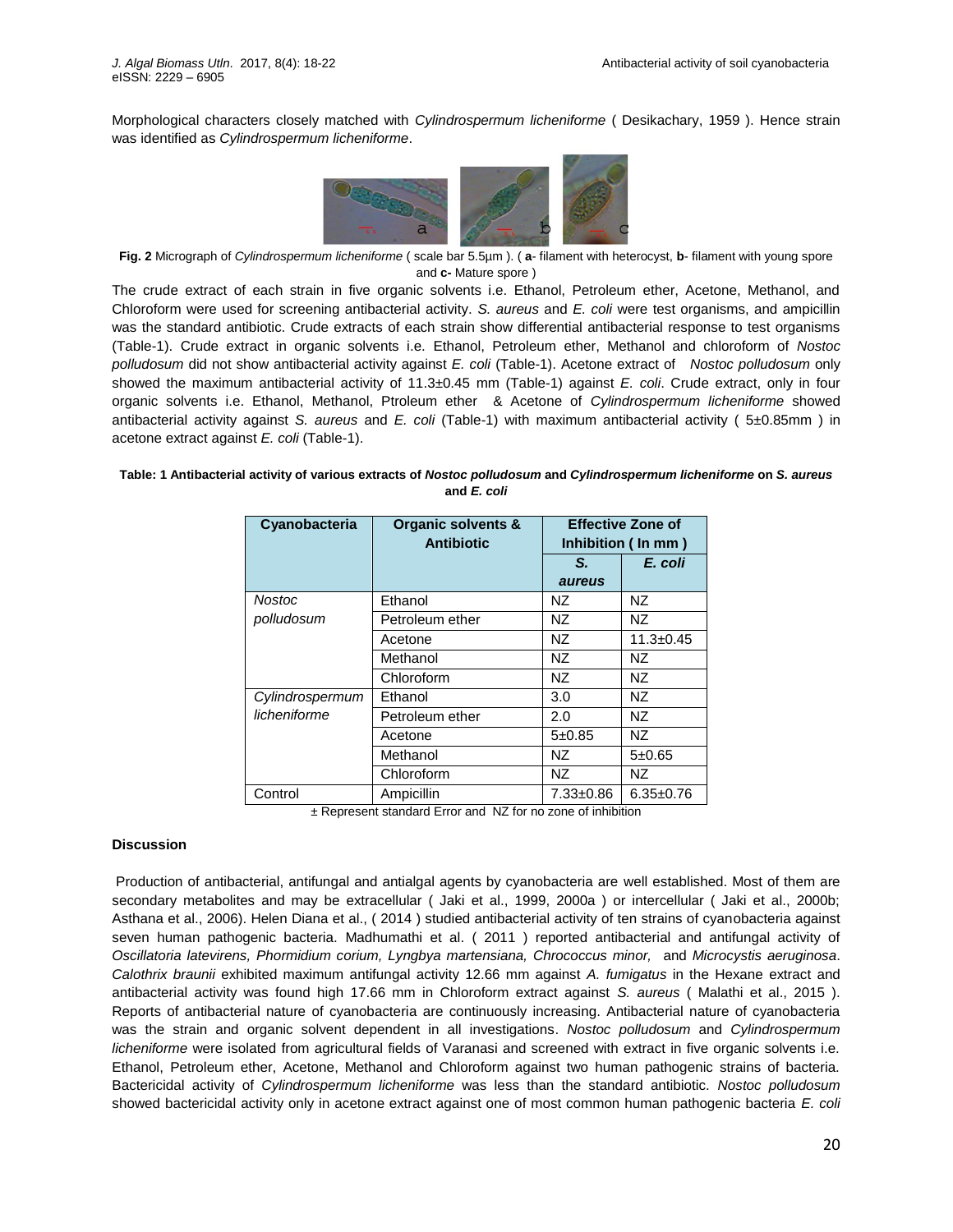and it was near about double to the standard antibiotic. Findings of experiment suggested that acetone extract of *Nostoc poludossum* was suitable for mining of potent antibacterial agent against *E. coli.*

## **Acknowledgements**

Dr. N. Dwivedi is thankful to Prof. N.K. Agrawal, Dept. of Medicine, IMS, BHU for providing bacterial strains.

## **References**

Asthana, R.K.. Srivastava, A., Singh, A.P., Deepali, Singh,S.P., Nath, G., Srivastava, R. and Srivastava, B.S. 2006. Identification of an antimicrobial entity from the cyanobacterium *Fischerella* sp. isolated from bark of *Azadirachta indica* ( Neem ) tree. J Appl Phyco,l 18: 33-39.

Browitzka, M. A. 1995. Microalgae as sources of pharmaceuticals and other biologically active compounds. J. Appl. Phycol., 7 : 3-15.

Bauer, A.W., Kirby, W.M.M., Sherris, J.C. and Turck, M. 1966. Antibiotic susceptibility testing by a standardized single disk method. Am. J. Clin. Pathol., 45(4) : 493-496.

Castenholz, R. W. 2001. General characteristics of the cyanobacteria. In *Bergey's Manual of Systematic Bacteriology* (ed, Boon, D. R.and Castenholz, R.W.), Springer, New Yark, , 2<sup>nd</sup> eds, vol. 1, pp. 474-487.

Desikachary, T. V. 1959. *Cyanophyta*. Indian Council of Agriculture Research, New Delhi.

Fish, S.A. and Codd, G.A. 1994. Bioactive compound production by thermophilic and thermo tolerant cyanobacteria ( Blue green algae ). World J. Microb. Biotech, 10 : 338-347.

Helen Diana Ya, M., Reginald, Appavoob and B. Parthipana. 2014. Antibiotic activity of cyanobacteria isolated from salt pans of Kanyakumari District (South India) against human pathogenic bacteria. INT J CURR SCI , 11: E 32-39

Jaiswal, P., Prasanna, R. and Singh, P.K. 2011. Characterization of the biocidal spectrum of extracellular filtrates of Microcystis aeruginosa. Indian J Microbiol, 51 (4): 509-514.

Jaki, B., Orjala, J. and Sticher, O. 1999. A novel extracellular diterpenoid with antimicrobial activity from cyanobacterium *Nostoc commune.* J Nat Prod 62: 502-503.

Jaki, B., Orjala, J. Heilmann, J., Lindane, A., Vogler, B. and Sticher, O. 2000a. Novel extracellular diterpenoids with biological activity from the cyanobacterium *Nostoc commune.* J Nat Prod 63: 339-343.

Jaki, B., Heilmann, J. and Sticher, O. 2000b. New antibacterial metabolites from the cyanobacterium *Nostoc commune* ( EAWAG 122b )*.* J Nat Prod 63: 1283-1285.

Madhumathi, V., Deepa, P., Jeyachandran, S., Manoharan, C. and Vijayakumar, S. 2011. Antimicrobial Activity of Cyanobacteria Isolated from Freshwater Lake. International Journal of Microbiological Research 2 (3): 213-216.

Malathi, T., Ramesh Babu. M., Maunika, T. and Digamber Rao, B. 2015. Antimicrobial activity of Blue-Green Algae, Calothrix braunii (A. Br.) Bornet et Flahault. International Journal of Innovative Science, Engineering & Technology, 2 ( 8 ): 104-112.

Nagle, D.G. and Wedge, D.E. 2002. Antifungal properties of cyanobacteria and algae: ecological and agricultural implications. In: Inderjit Malick A.U. ( eds ) Chemical ecology of plants: Allelopathy in aquatic and terrestrial ecosystems, Birkhauser, Verlog, Switzerland, pp 7-32.

Rippka, R., Deruelles, J., Waterbury, J.B. and Herdman, M. and Stanier, R.Y. 1979. Generic assignments, Strain Histories and Properties of Pure Culture of Cyanobacteria. *Journal of General Microbiology*, 111: 1-61.